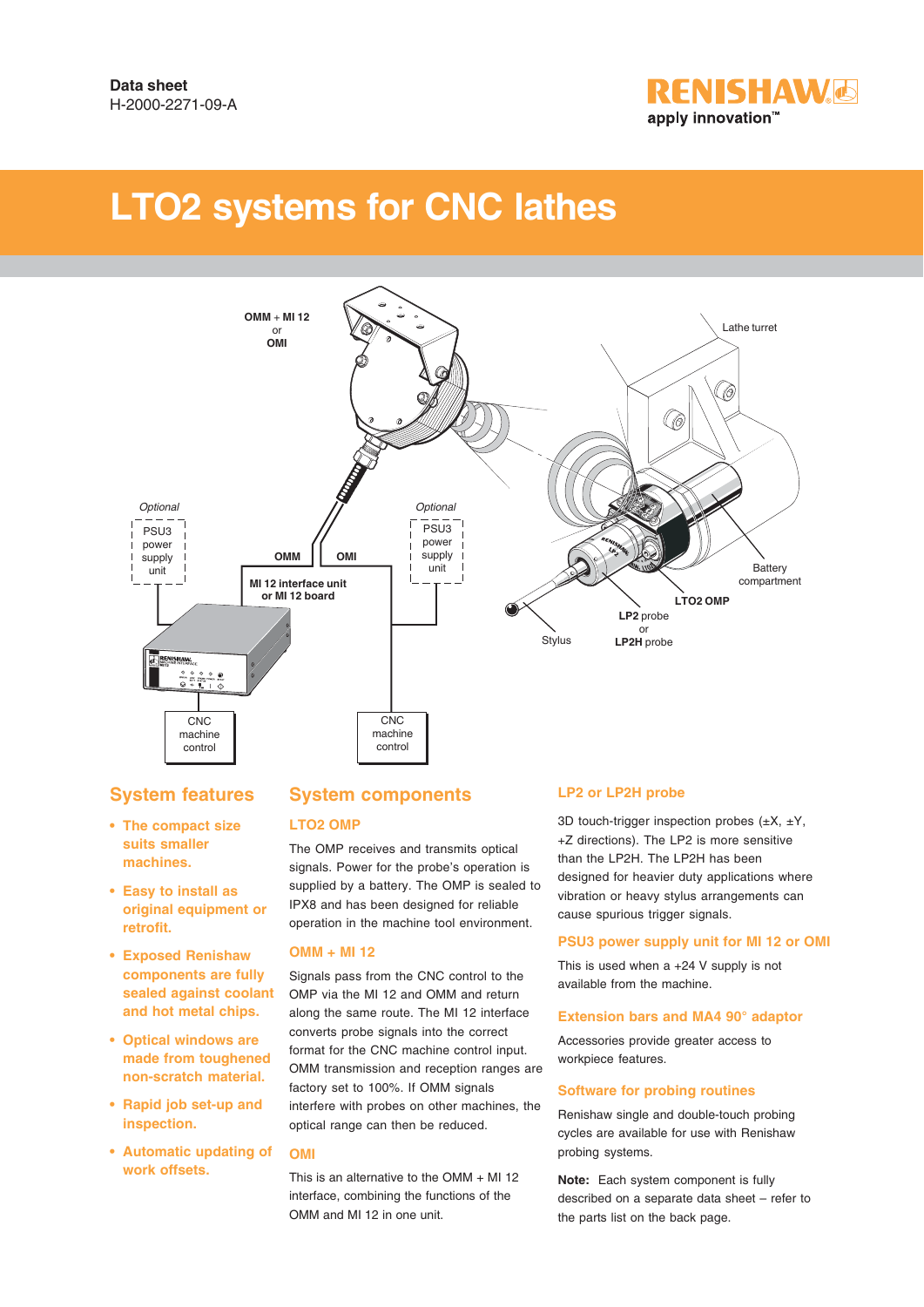# **LTO2 OMP**

The LTO2 OMP is mounted in a tool position on the lathe turret. Signal transmission and reception LEDs communicate with the OMM or OMI.

Timeout and debounce time-setting switches are located inside the OMP.

For an explanation of terms and settings, see **System operation** on the opposite page.



### **MA4 90° adaptor (optional)**

The MA4 adaptor with M16 thread connects to the LTO<sub>2</sub> OMP.

The LP2 is mounted on the MA4 at 90° to the OMP centre line and can be set in any position through 360° before being clamped in place with three set screws.



#### **Stylus on-centre adjuster**

The stylus can be set to correspond with the nominal tool tip position.

The on-centre adjuster ring is mounted on the OMP. The probe mounting screws are slackened, and the probe can be moved in incremental stages relative to the OMP by adjusting opposing grub screws.

The mounting screws are tightened when the correct position is achieved. The adjuster ring is then removed.



# **Accessories**



Dimensions in mm (in)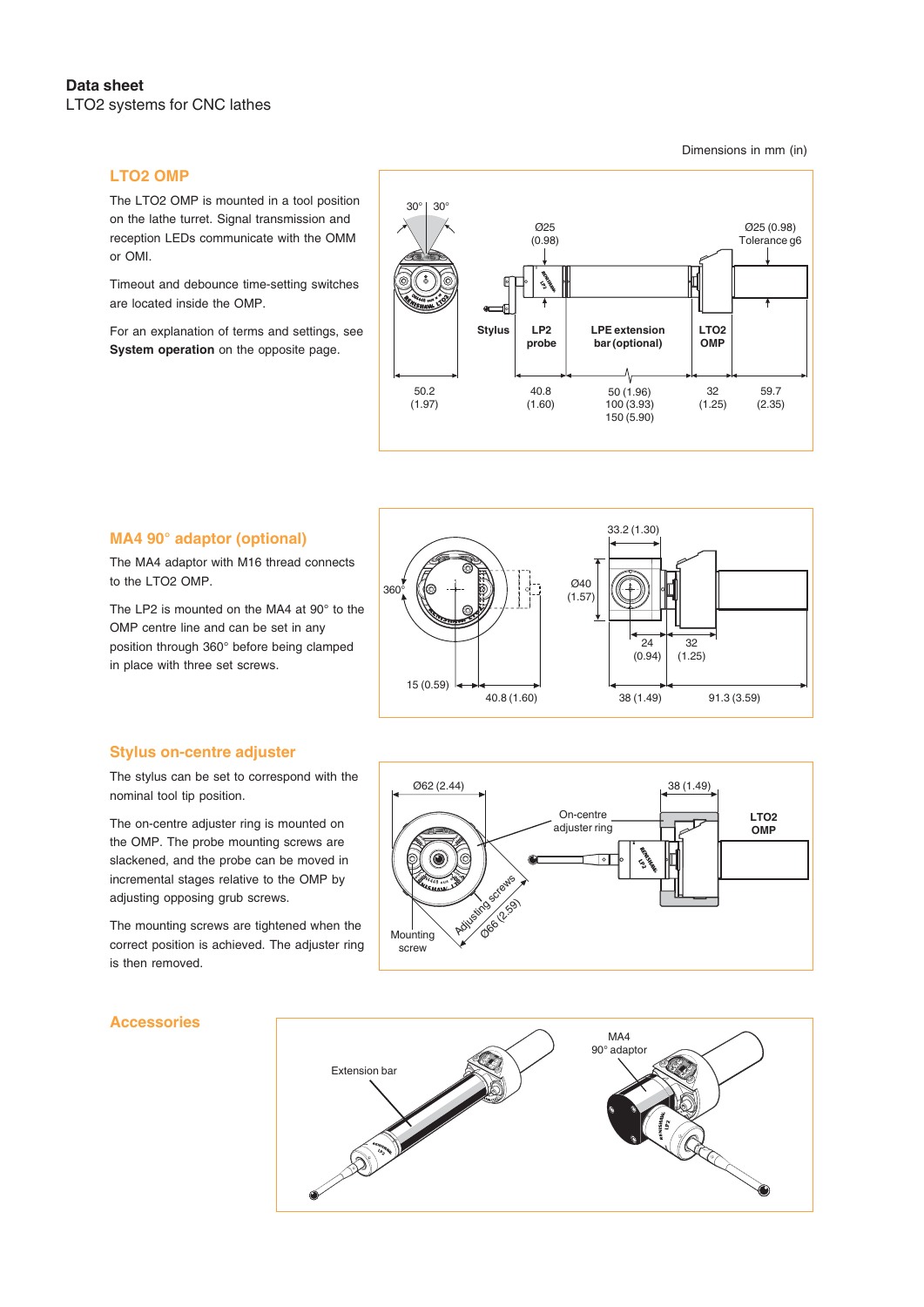



# **Signal transmission operating envelope**



SWITCH ON/OFF  $\Box$  OPERATING

Range in metres (feet).

The OMP must be within 4 m (13.12 ft) of the OMM/OMI.

**System operation**

OMM, MI 12 and OMI LEDs continuously indicate system status during operation.

#### **Standby mode/Operating mode**

To initiate an inspection routine, the probe is first indexed to the tool cutting position.

To conserve battery life, the probe is held in standby mode until a switch-on signal is sent from the CNC control to the LTO2 OMP, which switches the probe from standby mode to operating mode.

# **LTO2 switch on options**

The probe is switched on by one of the following methods:

- **Machine start** (software M code command)
- **MI 12 interface manual start** (system with OMM)
- **Auto start** (start signal at one second intervals)

**Note:** The MI 12 and OMI are factory-set to machine start.

The probe and OMM/OMI diodes must be in each other's field of view, and within the performance envelope shown.

# **LTO2 operation**

The probe's stylus is driven against a workpiece feature. When the stylus contacts the surface, a trigger signal is generated. The contact position is recorded in the CNC machine registers and machine forward motion is stopped within the limits of stylus overtravel. Contacts in several positions provide measurement data.

# **LTO2 switch off (timeout)**

The LTO2 is set to switch off (timeout) automatically after 5, 9, 33 (factory set) or 134 seconds. During operating mode (for 33 and 134 seconds only), each probe contact will cause the timer to restart. If no further contacts are made, the LTO2 reverts to standby mode.

With the 5 and 9 second timeout settings, further probe contacts **will not** cause the timer to restart

**Note:** A start signal during operating mode has no affect on timeout.

#### **Debounce time**

When the probe switches off, there is a delay before it can be switched back on. This is known as the debounce time and may be set to 5 seconds (factory set) or 9 seconds (optional).

**Note:** Only qualified persons should change timeout and debounce time switch settings. Switches are accessed by removing the OMP front cover. Ensure cleanliness is maintained while changing settings.